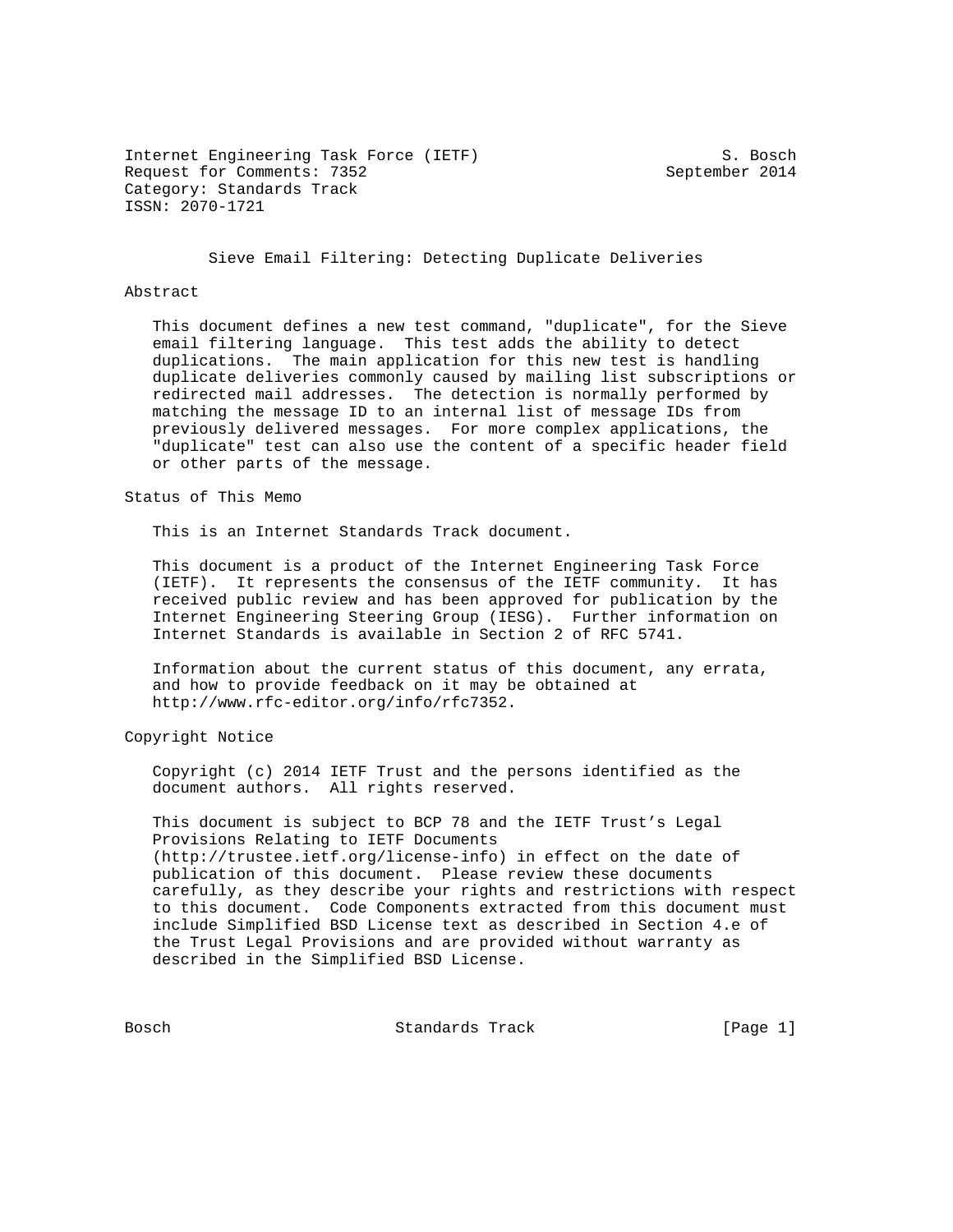## Table of Contents

|                | Introduction                                 |
|----------------|----------------------------------------------|
| 2.             |                                              |
|                |                                              |
|                | 3.1. Arguments ": header" and ": uniqueid" 5 |
|                |                                              |
|                |                                              |
|                |                                              |
| 4.             |                                              |
| 5 <sub>1</sub> |                                              |
|                |                                              |
|                |                                              |
|                |                                              |
|                |                                              |
|                |                                              |
|                |                                              |
| 8.             |                                              |
| 9              |                                              |
|                |                                              |
|                |                                              |
|                |                                              |

## 1. Introduction

 This document specifies an extension to the Sieve filtering language defined by RFC 5228 [SIEVE]. It adds a test to track whether or not a text string was seen before by the delivery agent in an earlier execution of the Sieve script. This can be used to detect and handle duplicate message deliveries.

 Duplicate deliveries are a common side effect of being subscribed to a mailing list. For example, if a member of the list decides to reply to both the user and the mailing list itself, the user will often get one copy of the message directly and another through the mailing list. Also, if someone crossposts over several mailing lists to which the user is subscribed, the user will likely receive a copy from each of those lists. In another scenario, the user has several redirected mail addresses all pointing to his main mail account. If one of the user's contacts sends the message to more than one of those addresses, the user will likely receive more than a single copy. Using the "duplicate" extension, users have the means to detect and handle such duplicates (e.g., by discarding them, marking them as "seen", or putting them in a special folder).

Bosch Standards Track [Page 2]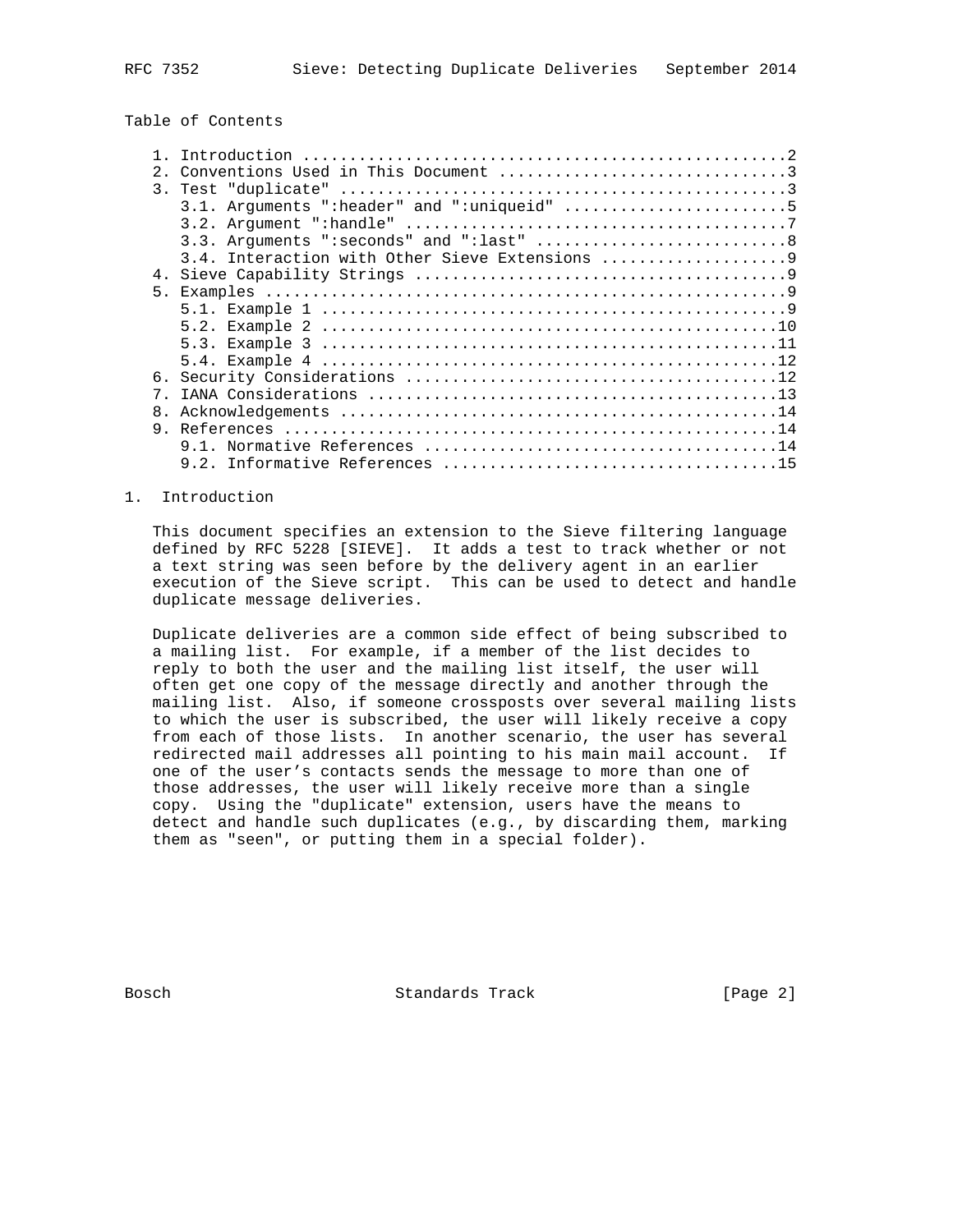Duplicate messages are normally detected using the Message-ID header field, which is required to be unique for each message. However, the "duplicate" test is flexible enough to use different criteria for defining what makes a message a duplicate (e.g., using the subject line or parts of the message body). Other applications of this new test command are also possible, as long as the tracked unique value is a string.

2. Conventions Used in This Document

 The key words "MUST", "MUST NOT", "REQUIRED", "SHALL", "SHALL NOT", "SHOULD", "SHOULD NOT", "RECOMMENDED", "MAY", and "OPTIONAL" in this document are to be interpreted as described in [KEYWORDS].

 Conventions for notations are as in Section 1.1 of [SIEVE], including use of the "Usage:" label for the definition of action and tagged arguments syntax.

3. Test "duplicate"

 Usage: "duplicate" [":handle" <handle: string>] [":header" <header-name: string> / ":uniqueid" <value: string>] [":seconds" <timeout: number>] [":last"]

 The "duplicate" test identifies the message by a "unique ID" and, using that unique ID, keeps track of which messages were seen by a "duplicate" test during an earlier Sieve execution. In its basic form, the test gets the unique ID from the content of the message's Message-ID header field. The "duplicate" test evaluates to "true" if the message was seen before, and it evaluates to "false" if it was not.

 As a side effect, the "duplicate" test adds the unique ID to an internal duplicate-tracking list once the Sieve execution finishes successfully. The first time a particular unique ID is seen, the message is not a duplicate, and the unique ID is added to the tracking list. If a future Sieve execution sees a message whose unique ID appears in the tracking list, that test will evaluate to "true", and that message will be considered a duplicate.

 Note that this side effect is performed only when the "duplicate" test is actually evaluated. If the "duplicate" test is nested in a control structure or if it is not the first item of an "allof" or "anyof" test list, its evaluation depends on the result of preceding tests, which may produce unexpected results.

Bosch Standards Track [Page 3]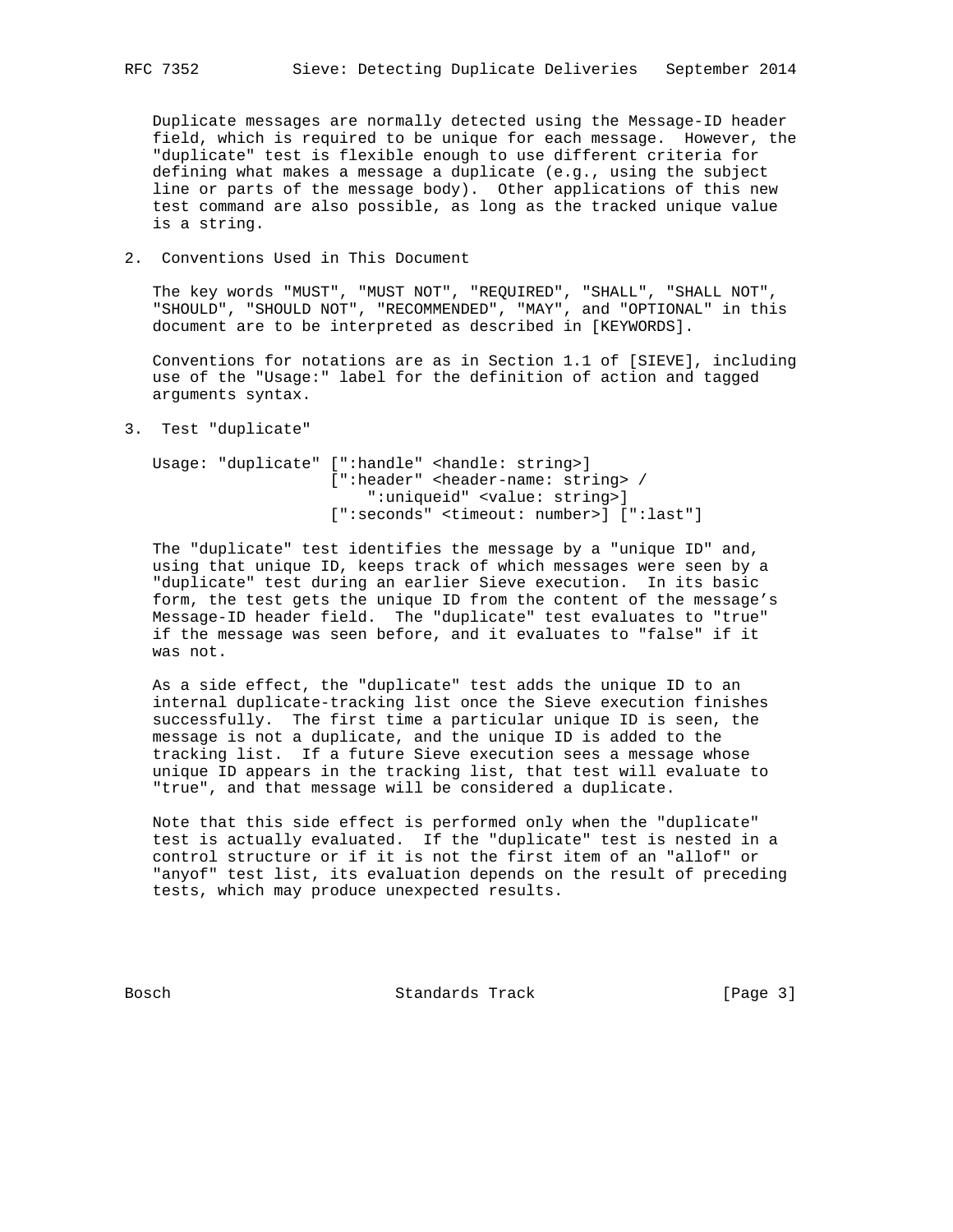Implementations MUST only update the internal duplicate-tracking list when the Sieve script execution finishes successfully. If failing script executions add the unique ID to the duplicate-tracking list, all "duplicate" tests in the Sieve script would erroneously yield "true" for the next delivery attempt of the same message. This can -- depending on the action taken for a duplicate -- easily lead to discarding the message without further notice.

 However, deferring the definitive modification of the tracking list to the end of a successful Sieve script execution is not without problems. It can cause a race condition when a duplicate message is delivered in parallel before the tracking list is updated. This way, a duplicate message could be missed by the "duplicate" test. More complex implementations could use a locking mechanism to prevent this problem. But, irrespective of what implementation is chosen, situations in which the "duplicate" test erroneously yields "true" MUST be prevented.

 The "duplicate" test MUST only check for duplicates amongst unique ID values encountered in previous executions of the Sieve script; it MUST NOT consider ID values encountered earlier in the current Sieve script execution as potential duplicates. This means that all "duplicate" tests in a Sieve script execution, including those located in scripts included using the "include" [INCLUDE] extension, MUST always yield the same result if the arguments are identical.

 The Message-ID header field is assumed to be globally unique as required in Section 3.6.4 of RFC 5322 [IMAIL]. In practice, this assumption may not always prove to be true. The "duplicate" test does not deal with this situation, which means that false duplicates may be detected in this case. However, the user can address such situations by specifying an alternative means of message identification using the ":header" or the ":uniqueid" argument, as described in the next section.

Bosch Standards Track [Page 4]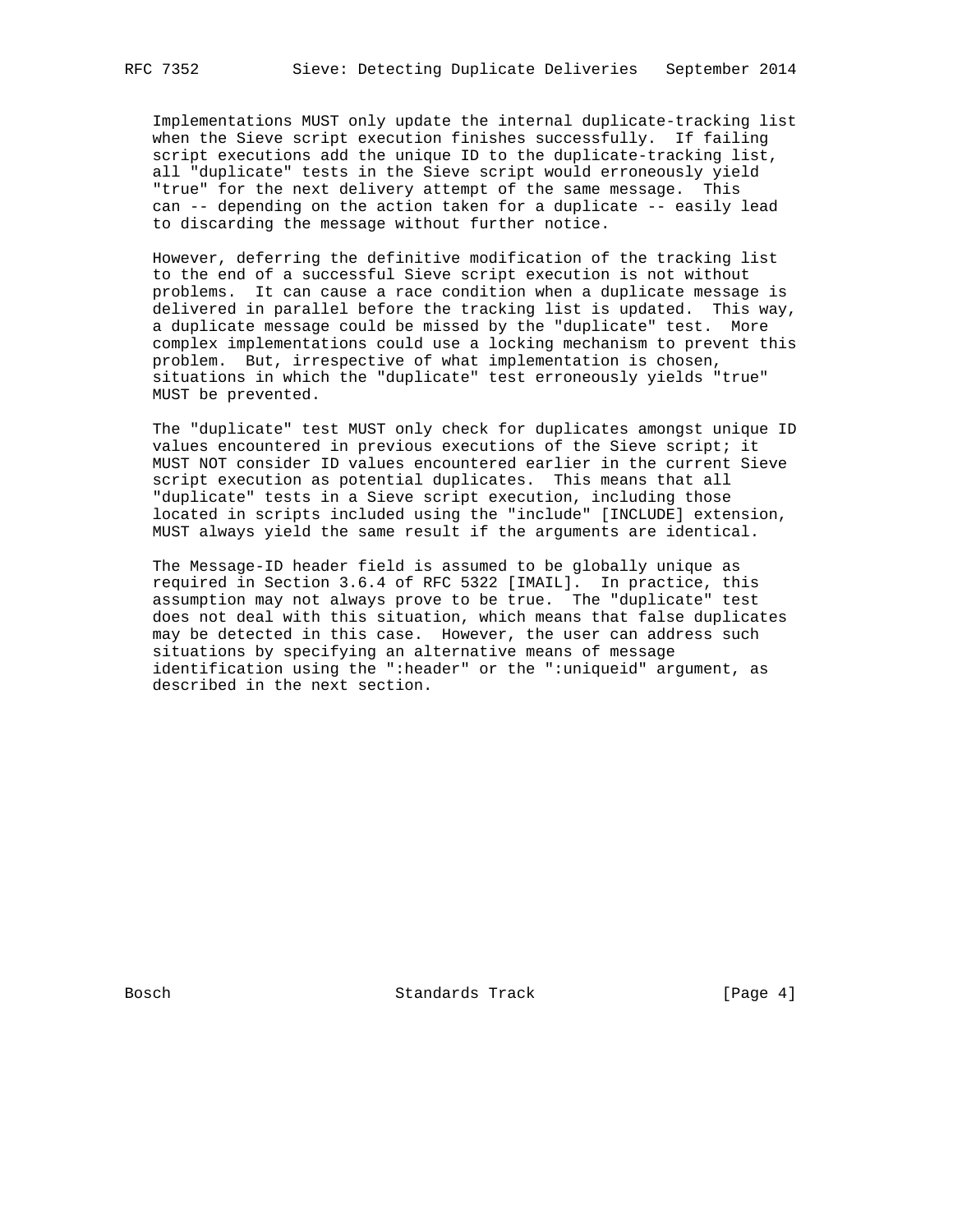## 3.1. Arguments ":header" and ":uniqueid"

 Duplicate tracking involves determining the unique ID for a given message and checking whether that unique ID is in the duplicate-tracking list. The unique ID for a message is determined as follows:

- o When neither the ":header" argument nor the ":uniqueid" argument is used, the unique ID is the content of the message's Message-ID header field.
- o When the ":header" argument is used, the unique ID is the content of the specified header field in the message. The header field name is not part of the resulting unique ID; it consists only of the field value.
- o When the ":uniqueid" argument is used, the unique ID is the string parameter that is specified with the argument.

 The ":header" and ":uniqueid" arguments are mutually exclusive; specifying both for a single "duplicate" test command MUST trigger an error.

The syntax rules for the header name parameter of the ":header" argument are specified in Section 2.4.2.2 of RFC 5228 [SIEVE]. Note that implementations MUST NOT trigger an error for an invalid header name. Instead, the "duplicate" test MUST yield "false" unconditionally in this case. The parameter of the ":uniqueid" argument can be any string.

 If the tracked unique ID value is extracted directly from a message header field (i.e., when the ":uniqueid" argument is not used), the following operations MUST be performed before the actual duplicate verification:

- o Unfold the header line as described in Section 2.2.3 of RFC 5322 [IMAIL] (see also Section 2.4.2.2 of RFC 5228 [SIEVE]).
- o If possible, convert the header value to Unicode, encoded as UTF-8 (see Section 2.7.2 of RFC 5228 [SIEVE]). If conversion is not possible, the value is left unchanged.
- o Trim leading and trailing whitespace from the header value (see Section 2.2 of RFC 5228 [SIEVE]).

Bosch Standards Track [Page 5]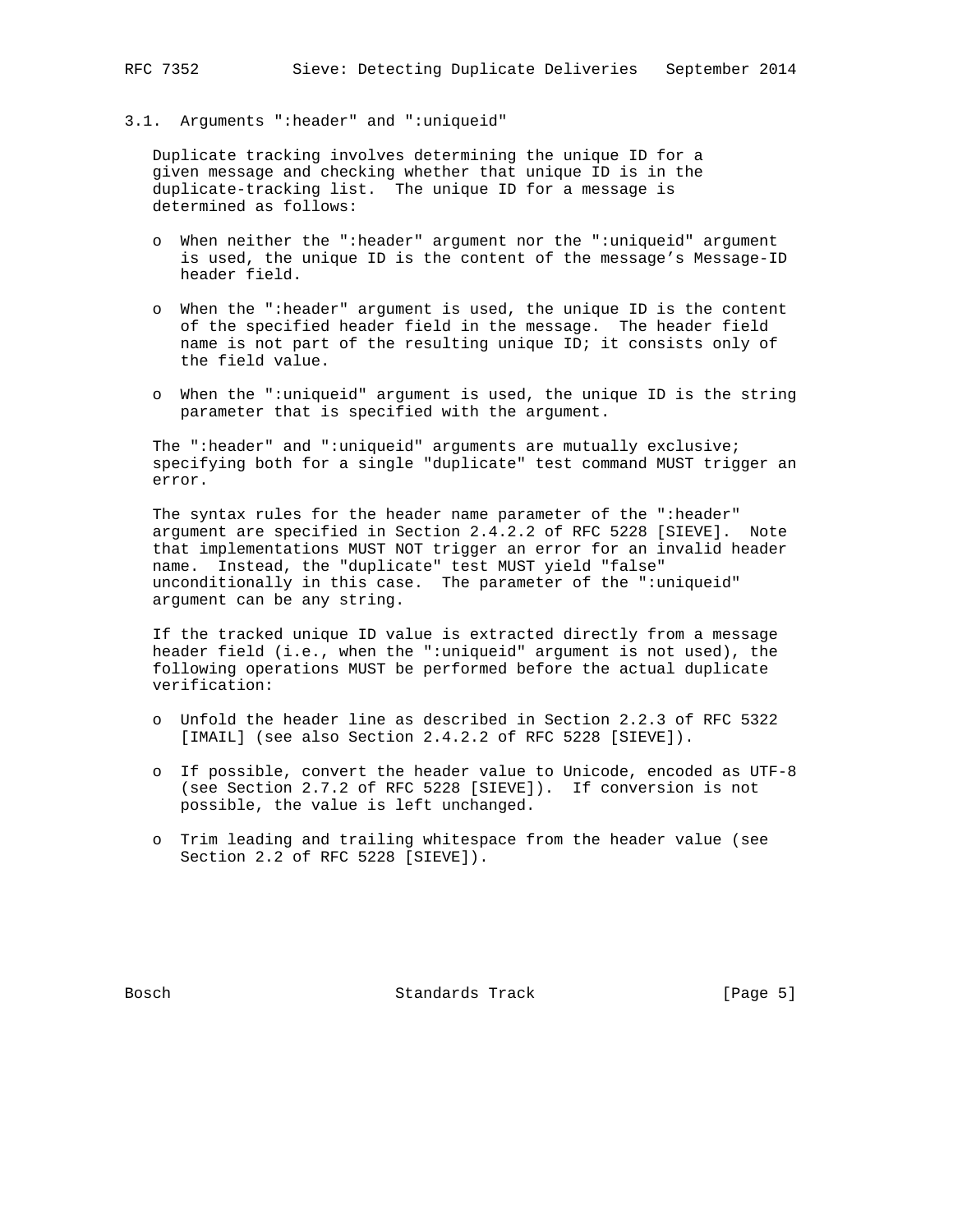Note that these rules also apply to the Message-ID header field used by the basic "duplicate" test without a ":header" or ":uniqueid" argument. When the ":uniqueid" argument is used, any normalization needs to be done in the Sieve script itself as the unique ID is created.

 If the header field specified using the ":header" argument exists multiple times in the message, extraction of the unique ID MUST use only the first occurrence. This is true whether or not multiple occurrences are allowed by Section 3.6 of RFC 5322 [IMAIL]. If the specified header field is not present in the message, the "duplicate" test MUST yield "false" unconditionally. In that case, the duplicate-tracking list is left unmodified by this test, since no unique ID value is available. The same rules apply with respect to the Message-ID header field for the basic "duplicate" test without a ":header" or ":uniqueid" argument, since that header field could also be missing or occur multiple times.

 The string parameter of the ":uniqueid" argument can be composed from arbitrary text extracted from the message using the "variables" [VARIABLES] extension. To extract text from the message body, the "foreverypart" and "extracttext" [SIEVE-MIME] extensions need to be used as well. This provides the user with detailed control over how the message's unique ID is created.

 The unique ID MUST be matched case-sensitively with the contents of the duplicate-tracking list, irrespective of how the unique ID was determined. To achieve case-insensitive behavior when the ":uniqueid" argument is used, the "set" command added by the "variables" [VARIABLES] extension can be used to normalize the unique ID value to upper or lower case.

Bosch Standards Track [Page 6]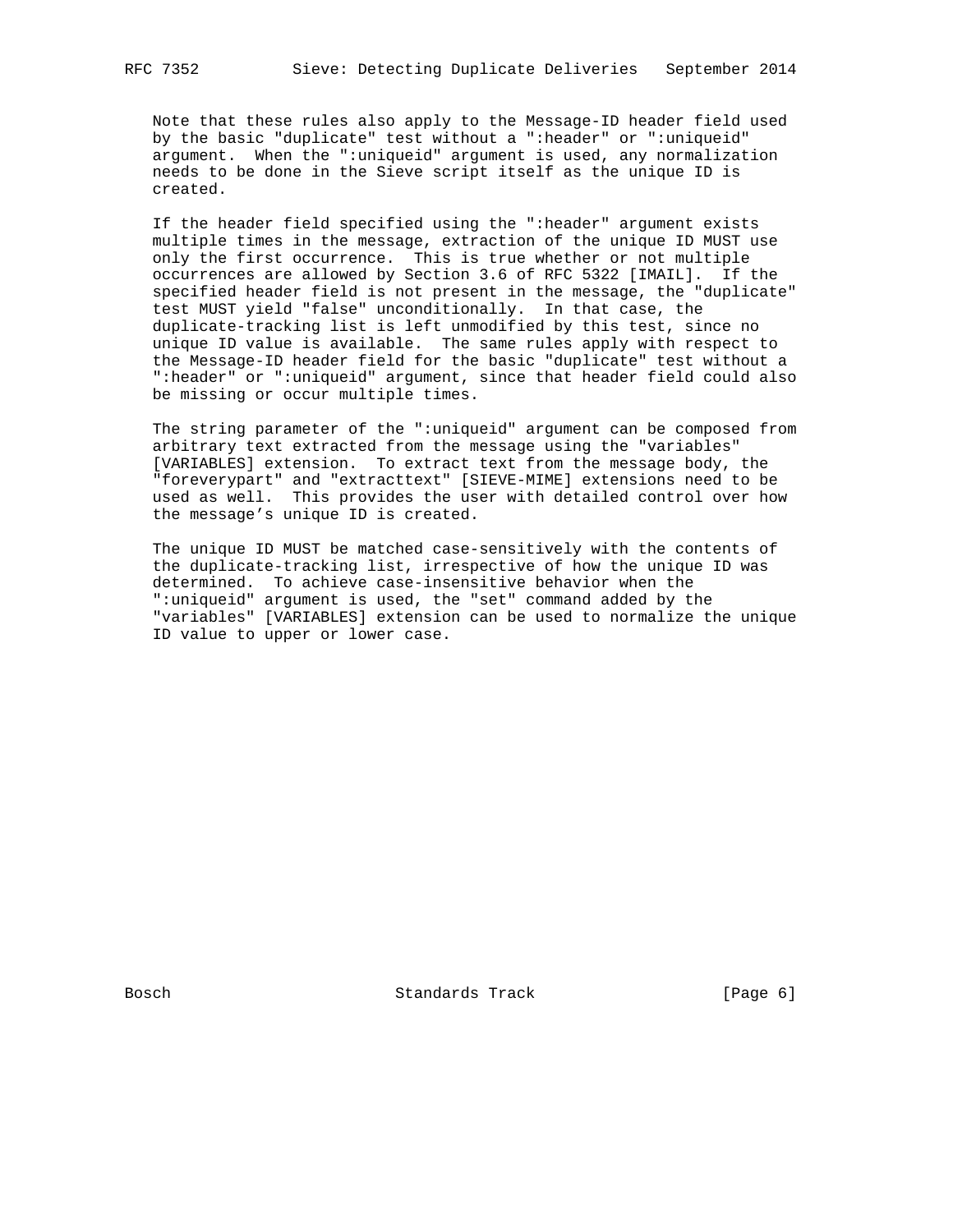## 3.2. Argument ":handle"

 The "duplicate" test MUST track a unique ID value independent of its source. This means that all values in the duplicate-tracking list should be used for duplicate testing, regardless of whether they were obtained from the Message-ID header field, from an arbitrary header specified using the ":header" argument, or explicitly from the ":uniqueid" argument. The following three examples are equivalent and match the same entry in the duplicate-tracking list:

```
 require "duplicate";
 if duplicate {
  discard;
 }
 require "duplicate";
 if duplicate :header "message-id" {
  discard;
 }
 require ["duplicate", "variables"];
 if header :matches "message-id" "*" {
   if duplicate :uniqueid "${0}" {
     discard;
   }
 }
```
 The ":handle" argument can be used to override this default behavior. The ":handle" argument separates a "duplicate" test from other "duplicate" tests with a different or omitted ":handle" argument. Using the ":handle" argument, unrelated "duplicate" tests can be prevented from interfering with each other: a message is only recognized as a duplicate when the tracked unique ID was seen before in an earlier script execution by a "duplicate" test with the same ":handle" argument.

 NOTE: The necessary mechanism to track duplicate messages is very similar to the mechanism that is needed for tracking duplicate responses for the "vacation" action [VACATION]. One way to implement the necessary mechanism for the "duplicate" test is therefore to store a hash of the tracked unique ID and, if provided, the ":handle" argument.

Bosch Standards Track [Page 7]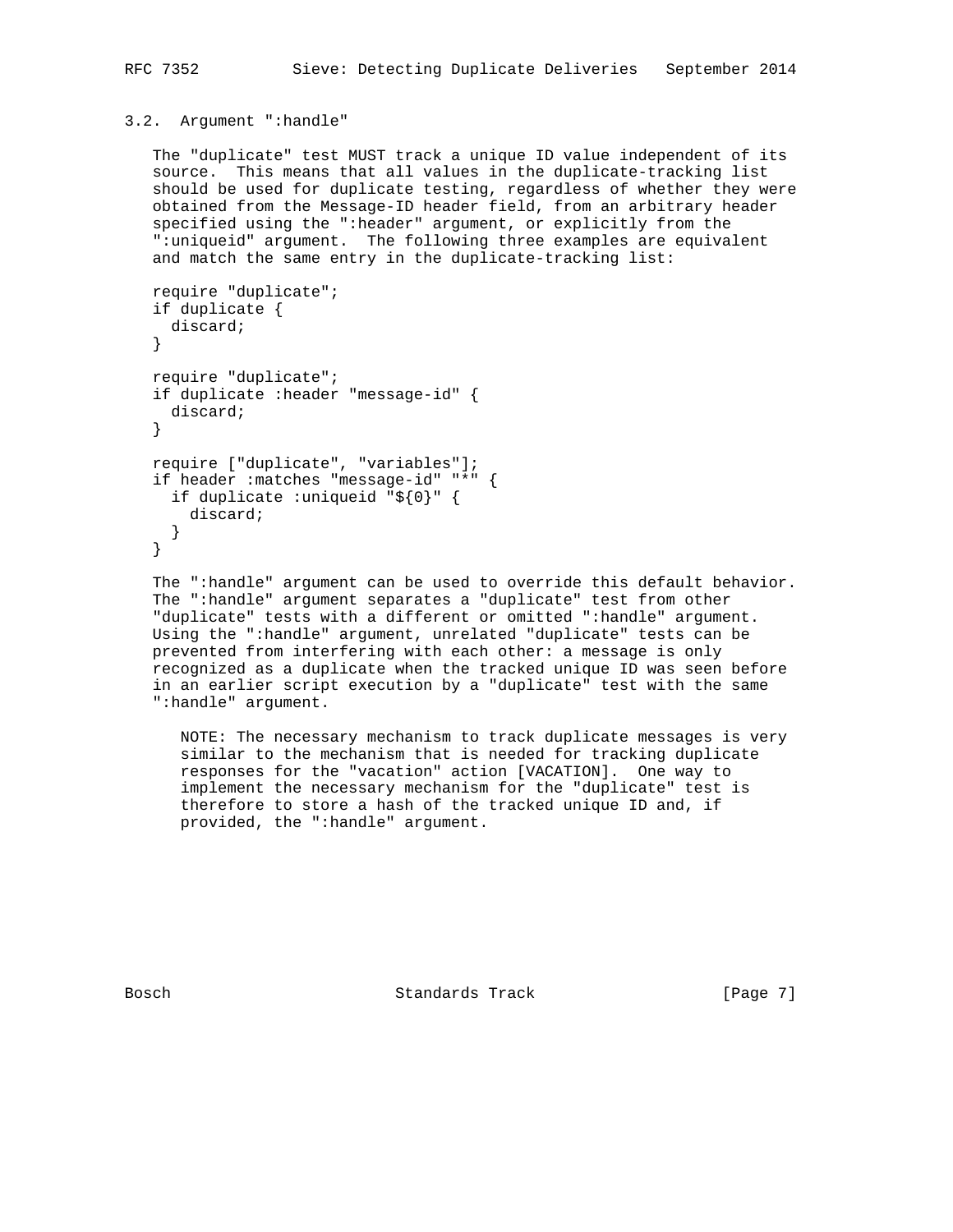## 3.3. Arguments ":seconds" and ":last"

 Implementations SHOULD let entries in the tracking list expire after a short period of time. The user can explicitly control the length of this expiration time by means of the ":seconds" argument, which accepts an integer value specifying the timeout value in seconds. If the ":seconds" argument is omitted, an appropriate default value MUST be used. A default expiration time of around 7 days is usually appropriate. Sites SHOULD impose a maximum limit on the expiration time. If that limit is exceeded by the ":seconds" argument, the maximum value MUST be silently substituted; exceeding the limit MUST NOT produce an error. If the ":seconds" argument is zero, the "duplicate" test MUST yield "false" unconditionally.

 When the ":last" argument is omitted, the expiration time for entries in the duplicate-tracking list MUST be measured relative to the moment at which the entry was first created (i.e., at the end of the successful script execution during which the "duplicate" test returned "false" for a message with that particular unique ID value). This means that subsequent duplicate messages have no influence on the time at which the entry in the duplicate-tracking list finally expires.

 In contrast, when the ":last" argument is specified, the expiration time MUST be measured relative to the last script execution during which the "duplicate" test was used to check the entry's unique ID value. This effectively means that the entry in the duplicate tracking list will not expire while duplicate messages with the corresponding unique ID keep being delivered within intervals smaller than the expiration time.

 It is possible to write Sieve scripts where, during a single execution, more than one "duplicate" test is evaluated with the same unique ID value and ":handle" argument but different ":seconds" or ":last" arguments. The resulting behavior is left undefined by this specification, so such constructs should be avoided. Implementations MAY choose to use the ":seconds" and ":last" arguments from the "duplicate" test that was evaluated last.

Bosch Standards Track [Page 8]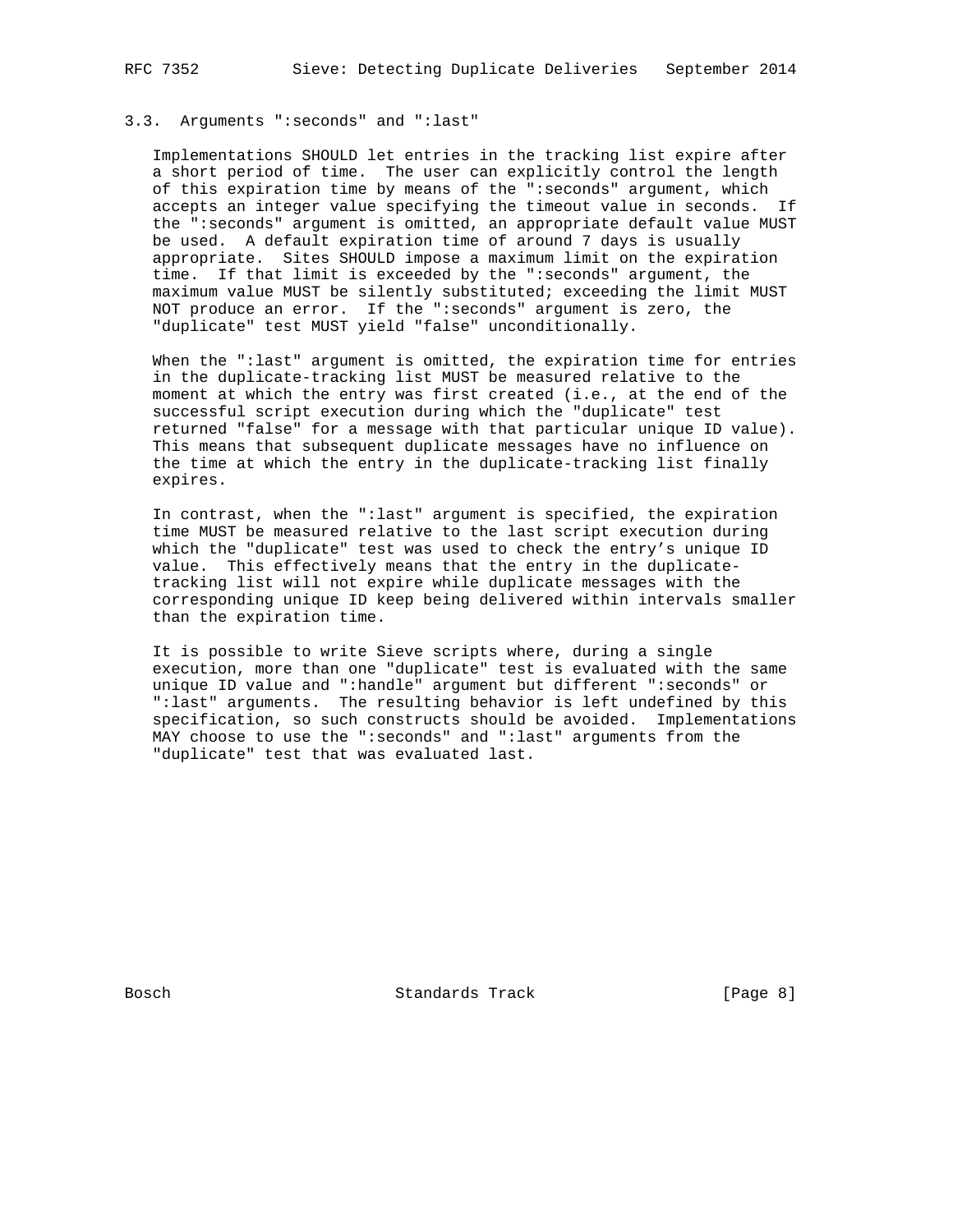## 3.4. Interaction with Other Sieve Extensions

 The "duplicate" test does not support either the "index" [DATE-INDEX] or "mime" [SIEVE-MIME] extensions directly, meaning that none of the ":index", ":mime", or associated arguments are added to the "duplicate" test when these extensions are active. The ":uniqueid" argument can be used in combination with the "variables" [VARIABLES] extension to achieve the same result indirectly.

Normally, Sieve scripts are executed at final delivery. However, with the "imapsieve" [IMAPSIEVE] extension, Sieve scripts are invoked when the IMAP [IMAP] server performs operations on the message store (e.g., when messages are uploaded, flagged, or moved to another location). The "duplicate" test is devised for use at final delivery, and the semantics in the "imapsieve" context are left undefined. Therefore, implementations SHOULD NOT allow the "duplicate" test to be used in the context of "imapsieve".

4. Sieve Capability Strings

 A Sieve implementation that defines the "duplicate" test command will advertise the capability string "duplicate".

- 5. Examples
- 5.1. Example 1

 In this basic example, message duplicates are detected by tracking the Message-ID header field. Duplicate deliveries are stored in a special folder contained in the user's Trash folder. If the folder does not exist, it is created automatically using the "mailbox" [MAILBOX] extension. This way, the user has a chance to recover messages when necessary. Messages that are not recognized as duplicates are stored in the user's inbox as normal.

 require ["duplicate", "fileinto", "mailbox"]; if duplicate {

```
 fileinto :create "Trash/Duplicate";
 }
```
Bosch Standards Track [Page 9]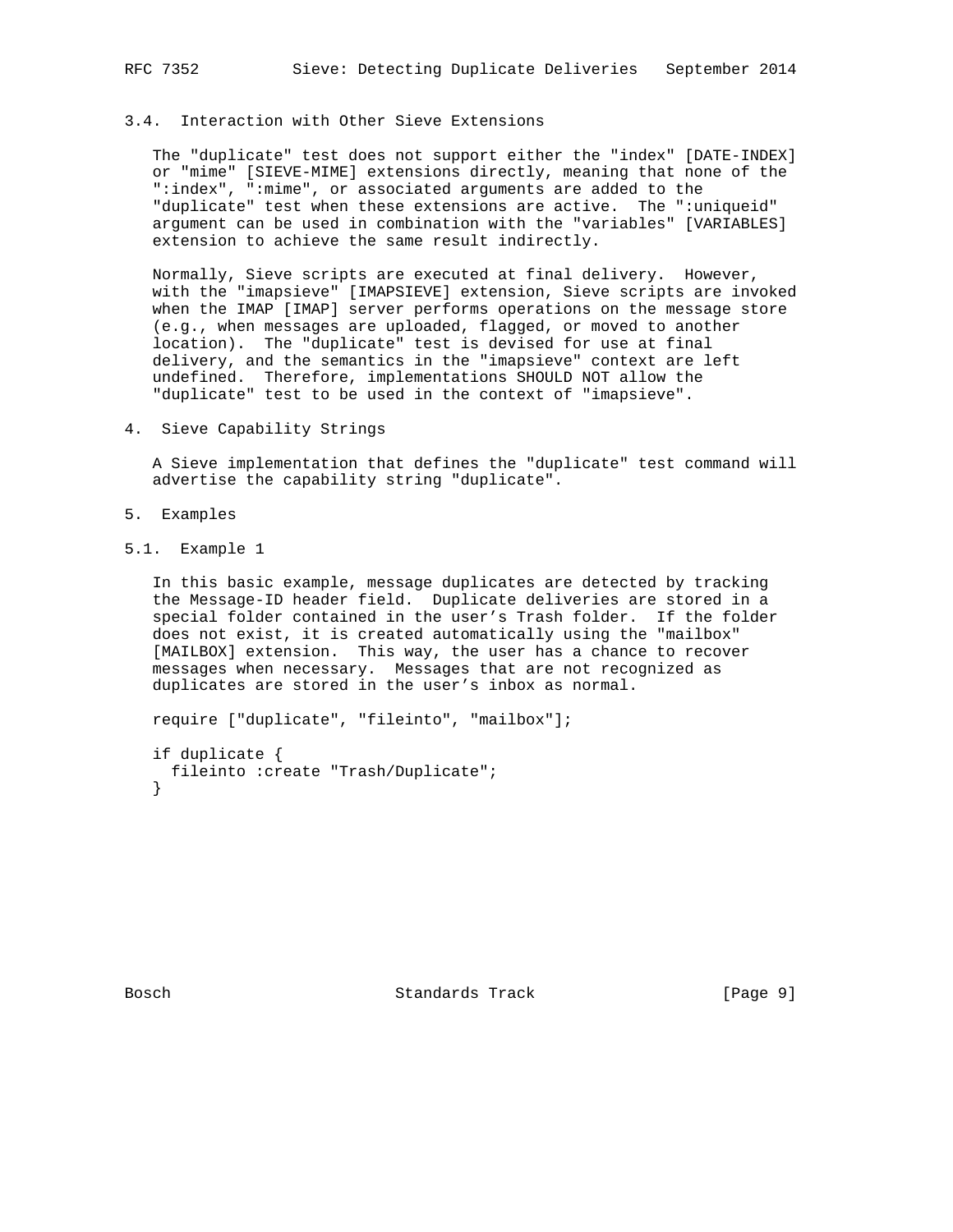# 5.2. Example 2

 This example shows a more complex use of the "duplicate" test. The user gets network alerts from a set of remote automated monitoring systems. Several notifications can be received about the same event from different monitoring systems. The Message-ID header field of these messages is different, because these are all distinct messages from different senders. To avoid being notified more than a single time about the same event, the user writes the following script:

```
 require ["duplicate", "variables", "imap4flags",
     "fileinto"];
   if header :matches "subject" "ALERT: *" {
     if duplicate :seconds 60 :uniqueid "${1}" {
      setflag "\\seen";
 }
     fileinto "Alerts";
   }
```
 The subjects of the notification message are structured with a predictable pattern that includes a description of the event. In the script above, the "duplicate" test is used to detect duplicate alert events. The message subject is matched against a pattern, and the event description is extracted using the "variables" [VARIABLES] extension. If a message with that event in the subject was received before, but more than a minute ago, it is not detected as a duplicate due to the specified ":seconds" argument. In the event of a duplicate, the message is marked as "seen" using the "imap4flags" [IMAP4FLAGS] extension. All alert messages are put into the "Alerts" mailbox, irrespective of whether those messages are duplicates or not.

Bosch Standards Track [Page 10]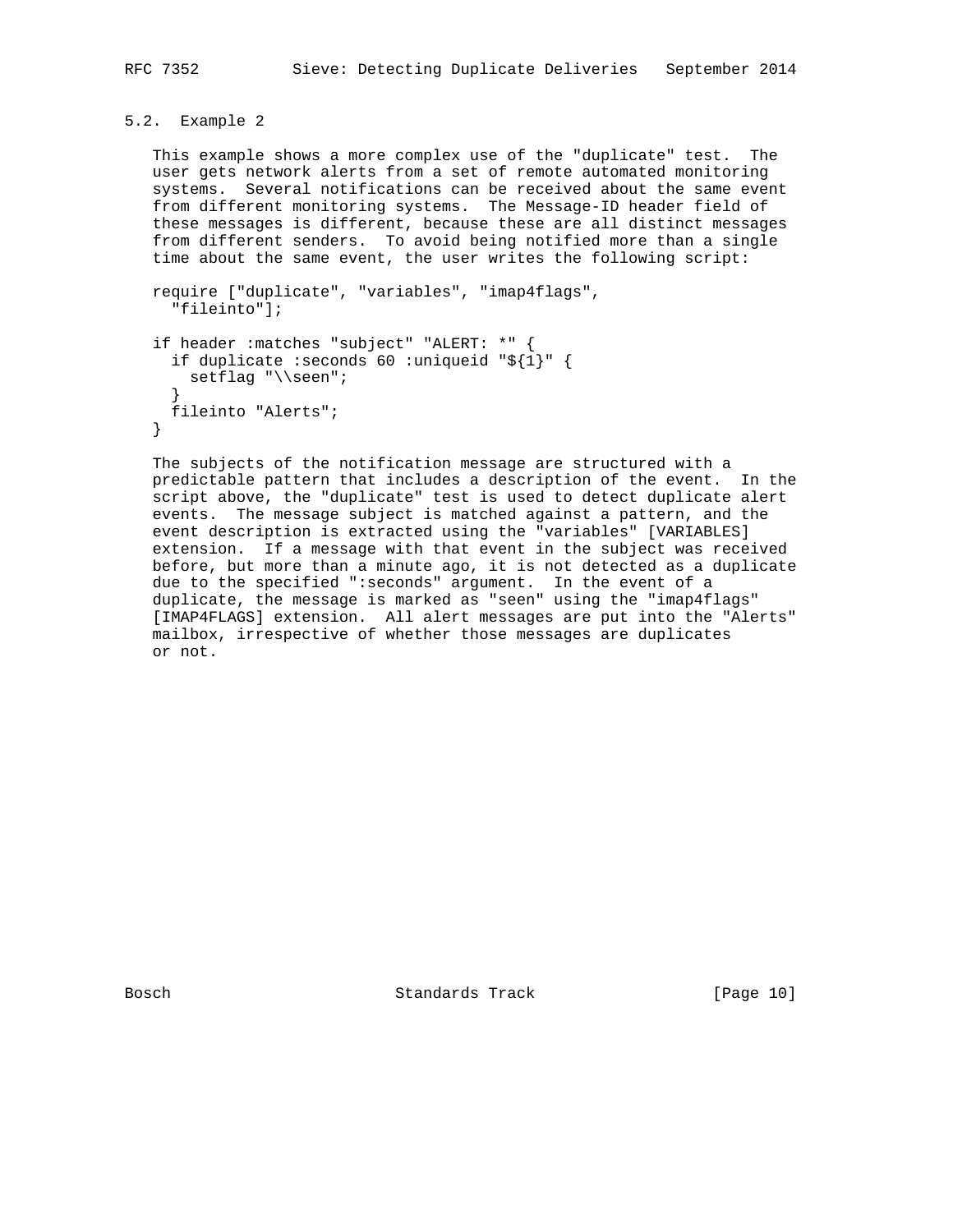```
5.3. Example 3
```
 This example shows how the "duplicate" test can be used to limit the frequency of notifications sent using the "enotify" [NOTIFY] extension. Consider the following scenario: a mail user receives Extensible Messaging and Presence Protocol (XMPP) notifications [NOTIFY-XMPP] about new mail through Sieve, but sometimes a single contact sends many messages in a short period of time. Now the user wants to prevent being notified of all of those messages. The user wants to be notified about messages from each person at most once per 30 minutes and writes the following script:

```
 require ["variables", "envelope", "enotify", "duplicate"];
```

```
 if envelope :matches "from" "*" { set "sender" "${1}"; }
 if header :matches "subject" "*" { set "subject" "${1}"; }
```

```
 if not duplicate :seconds 1800 :uniqueid "${sender}"
\{ \cdot \cdot \cdot \cdot \cdot \cdot \cdot \cdot \cdot \cdot \cdot \cdot \cdot \cdot \cdot \cdot \cdot \cdot \cdot \cdot \cdot \cdot \cdot \cdot \cdot \cdot \cdot \cdot \cdot \cdot \cdot \cdot \cdot \cdot \cdot \cdot 
           notify :message "[SIEVE] ${sender}: ${subject}"
                  "xmpp:user@im.example.com";
        }
```
 The example shown above uses the message envelope sender rather than the Message-ID header field as the unique ID for duplicate tracking.

```
 The example can be extended to allow more messages from the same
 sender in close succession as long as the discussed subject is
 different. This can be achieved as follows:
```
require ["variables", "envelope", "enotify", "duplicate"];

```
 if envelope :matches "from" "*" { set "sender" "${1}"; }
 if header :matches "subject" "*" { set "subject" "${1}"; }
```

```
 # account for 'Re:' prefix
   if string :comparator "i;ascii-casemap"
     :matches "${subject}" "Re:*"
   {
    set "subject" "${1}";
 }
   if not duplicate :seconds 1800
     :uniqueid "${sender} ${subject}"
  \{ notify :message "[SIEVE] ${sender}: ${subject}"
       "xmpp:user@im.example.com";
   }
```
Bosch Standards Track [Page 11]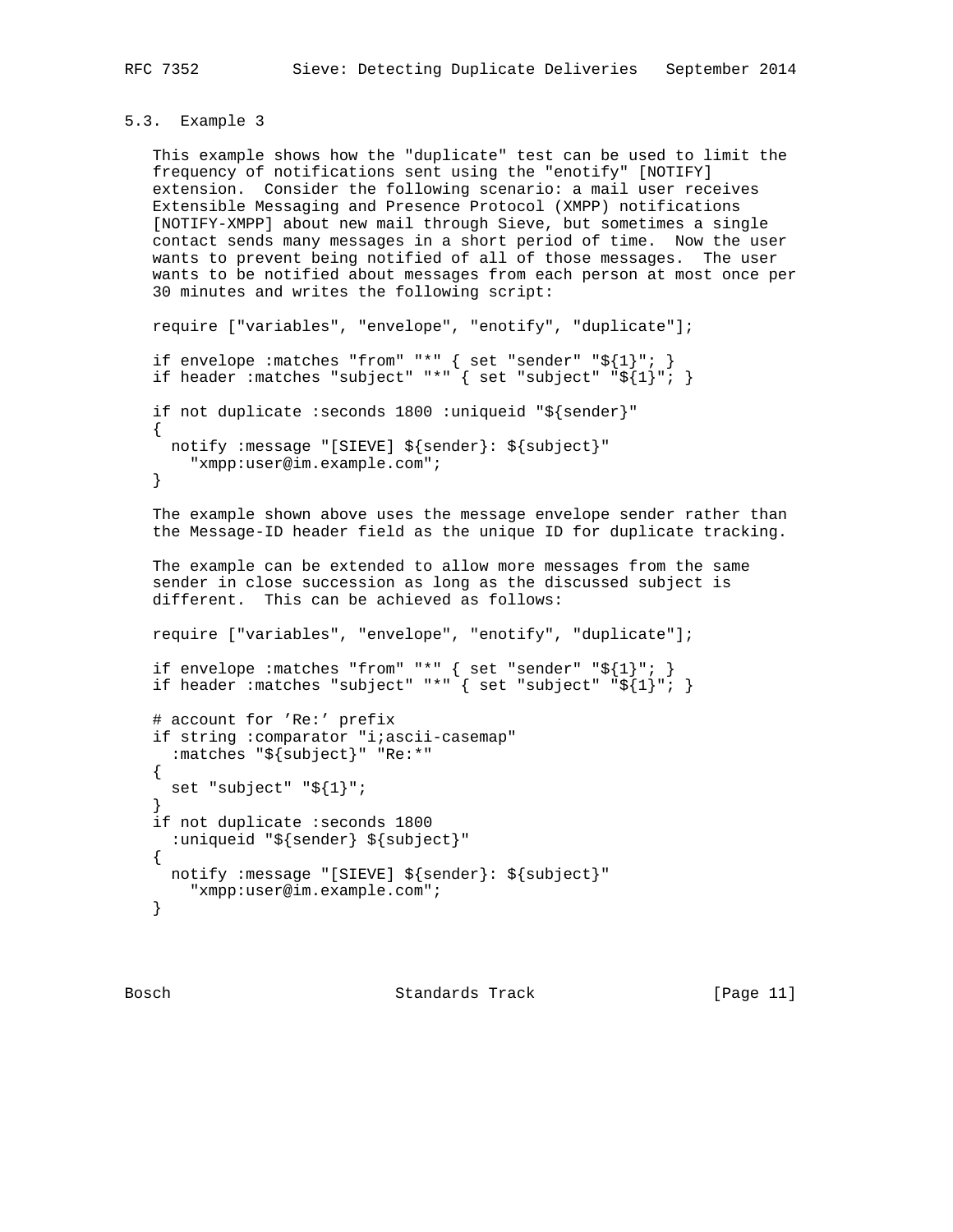This uses a combination of the message envelope sender and the subject of the message as the unique ID for duplicate tracking.

```
5.4. Example 4
```
 For this example, the mail user uses the "duplicate" test for two separate applications: for discarding duplicate events from a notification system and for marking certain follow-up messages in a software support mailing as "seen" using the "imap4flags" [IMAP4FLAGS] extension.

 The two "duplicate" tests in the following example each use a different header to identify messages. However, these "X-Event-ID" and "X-Ticket-ID" headers can have similar values in this case (e.g., both based on a time stamp), meaning that one "duplicate" test can erroneously detect duplicates based on ID values tracked by the other. Therefore, the user wants to prevent the second "duplicate" test from matching ID values tracked by the first "duplicate" test and vice versa. This is achieved by specifying different ":handle" arguments for these tests.

```
 require ["duplicate", "imap4flags"];
   if duplicate :header "X-Event-ID" :handle "notifier" {
     discard;
 }
   if allof (
     duplicate :header "X-Ticket-ID" :handle "support",
     address "to" "support@example.com",
     header :contains "subject" "fileserver")
    {
    setflag "\\seen";
   }
```
6. Security Considerations

 A flood of unique messages could cause the duplicate-tracking list to grow indefinitely. Therefore, implementations SHOULD limit the number of entries in the duplicate-tracking list. When limiting the number of entries, implementations SHOULD discard the oldest ones first.

 Scripts using the "duplicate" test evaluation should be aware that message IDs are not necessarily unique, either through the fault of benign generators or attackers injecting a message with the properties used by the duplicate Sieve filter at some point prior to

Bosch Standards Track [Page 12]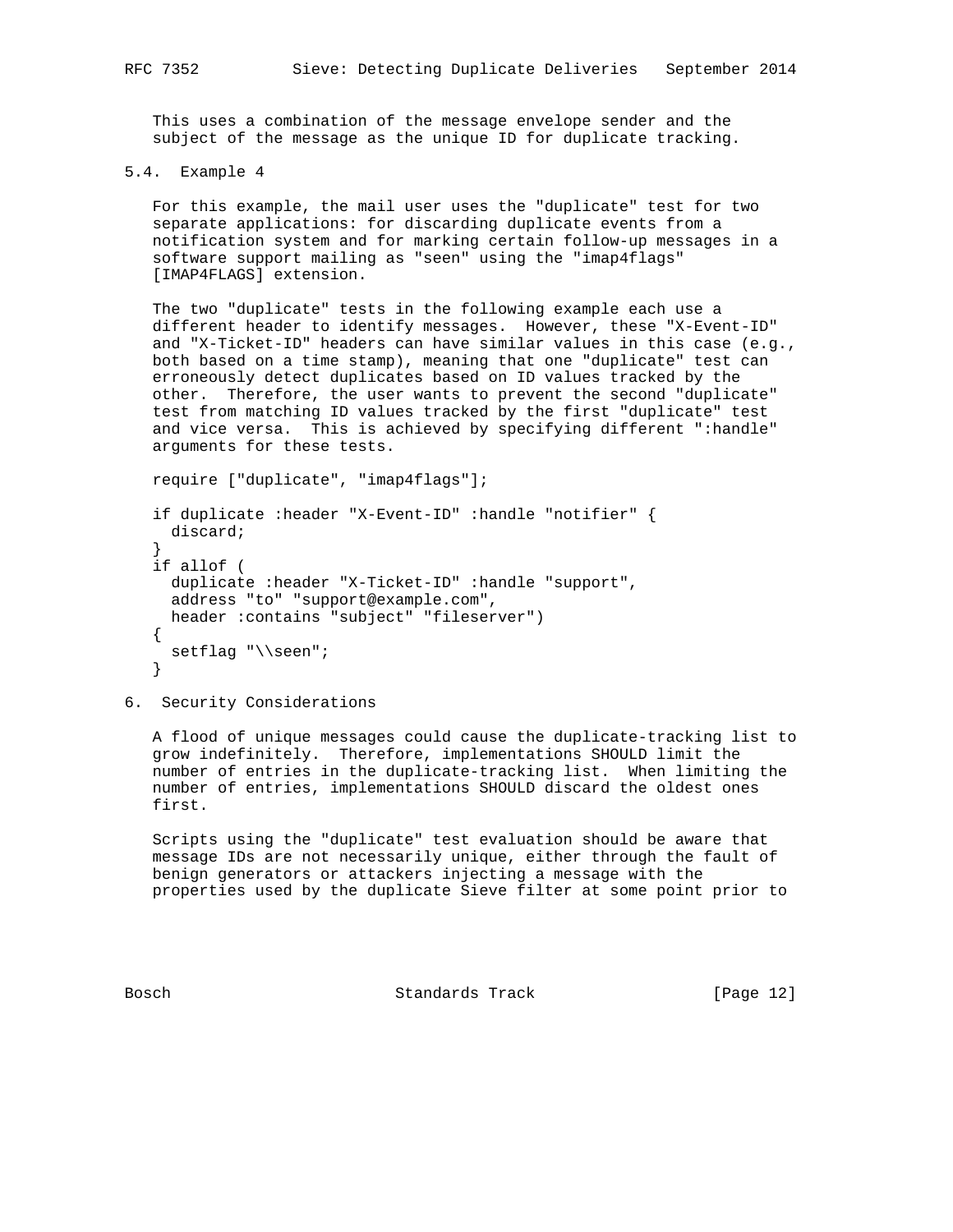the Sieve filter. Therefore, scripts are well advised to be conservative with respect to actions taken when duplicate messages are identified only by message ID.

 The list of unique IDs used for duplicate tracking can include privacy-sensitive information, such as message ID values, content of subject lines, and content extracted from message bodies. Implementations SHOULD protect that information by obscuring it through hashing (see the note at the end of Section 3.2) and/or by storing it with a level of access control equivalent to that of the messages themselves.

 These measures will not prevent an entity that has access to the duplicate-tracking list from querying whether messages with certain unique ID values were received. As this operation is the essence of the "duplicate" test, this cannot be prevented and may violate the expectations of the user. For example, a user who deletes a message from the server may expect that no record of it remains on the server, but that will not be true if its message ID is persisted on the server in the duplicate-tracking list.

 It's notable, however, that server logs will often store the information present on the duplicate-tracking list anyway and probably would expose plaintext message IDs for a much longer period than this mechanism would. Users of email services that intentionally delete such logs with the intent of limiting traceability should be made aware that use of the duplicate-tracking mechanism re-exposes this information for the duration of the expiry interval. Therefore, a shorter default expiry interval may be appropriate in those situations.

7. IANA Considerations

 The following template specifies the IANA registration of the Sieve extension specified in this document:

|  | To: iana@iana.orq                            |  |  |
|--|----------------------------------------------|--|--|
|  | Subject: Registration of new Sieve extension |  |  |

| Capability name: | duplicate                                                             |
|------------------|-----------------------------------------------------------------------|
| Description:     | Adds test 'duplicate' that can be used to test                        |
|                  | whether a particular message is a duplicate,                          |
|                  | i.e., whether a copy of it was seen before by                         |
|                  | the delivery agent that is executing the Sieve                        |
|                  | script.                                                               |
| RFC number:      | RFC 7352                                                              |
|                  | Contact address: Sieve mailing list <sieve@ietf.org></sieve@ietf.org> |
|                  |                                                                       |

Bosch Standards Track [Page 13]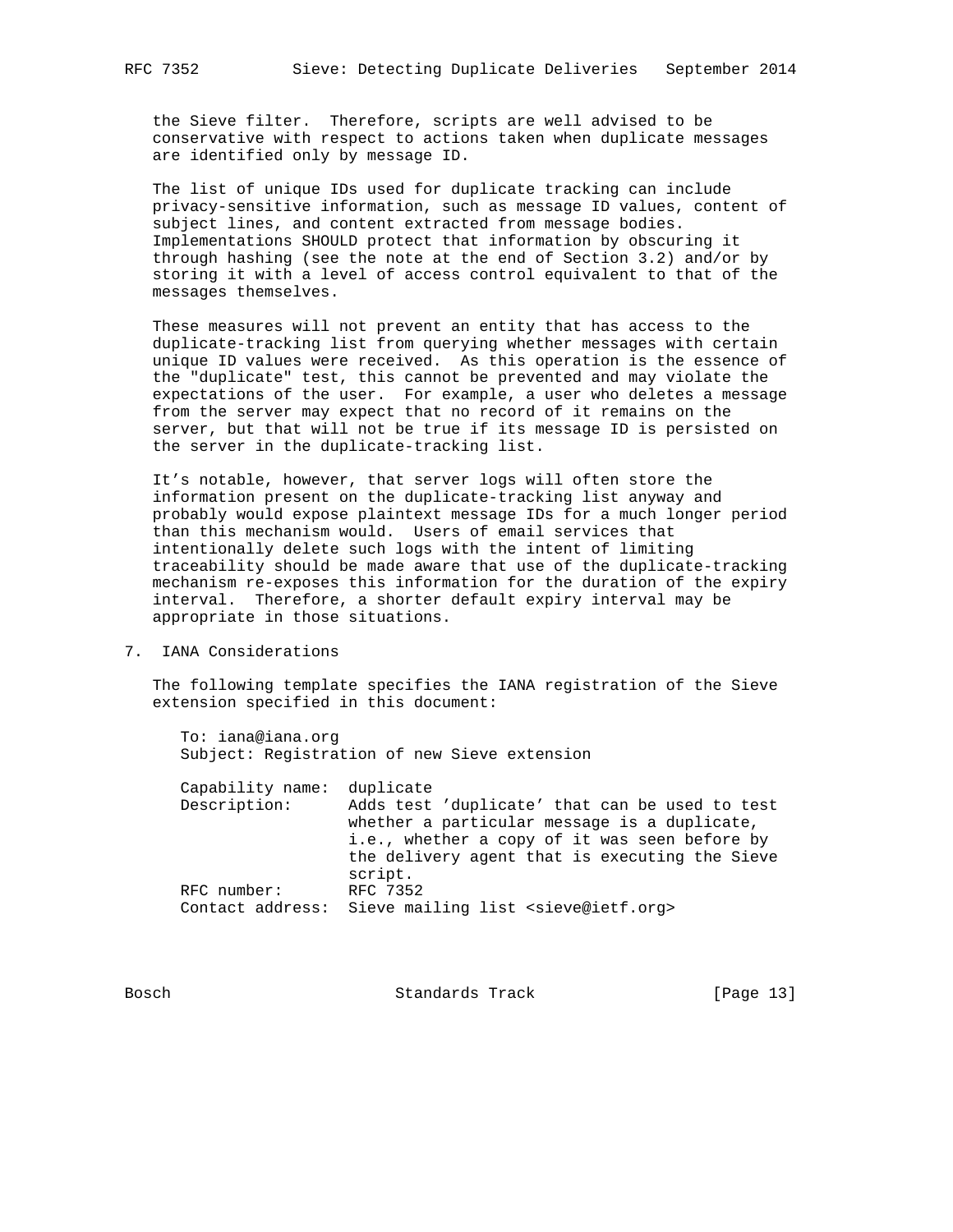This information has been added to the list of Sieve extensions given on <http://www.iana.org/assignments/sieve-extensions>.

8. Acknowledgements

 Thanks to Brian Carpenter, Cyrus Daboo, Arnt Gulbrandsen, Tony Hansen, Kristin Hubner, Barry Leiba, Alexey Melnikov, Subramanian Moonesamy, Tom Petch, Hector Santos, Robert Sparks, Aaron Stone, and Stefan Winter for reviews and suggestions. Special thanks to Ned Freed for his guidance and support.

- 9. References
- 9.1. Normative References
	- [DATE-INDEX]

 Freed, N., "Sieve Email Filtering: Date and Index Extensions", RFC 5260, July 2008.

- [IMAIL] Resnick, P., Ed., "Internet Message Format", RFC 5322, October 2008.
- [IMAPSIEVE]

 Leiba, B., "Support for Internet Message Access Protocol (IMAP) Events in Sieve", RFC 6785, November 2012.

 [INCLUDE] Daboo, C. and A. Stone, "Sieve Email Filtering: Include Extension", RFC 6609, May 2012.

[KEYWORDS]

 Bradner, S., "Key words for use in RFCs to Indicate Requirement Levels", BCP 14, RFC 2119, March 1997.

 [SIEVE] Guenther, P. and T. Showalter, "Sieve: An Email Filtering Language", RFC 5228, January 2008.

## [SIEVE-MIME]

 Hansen, T. and C. Daboo, "Sieve Email Filtering: MIME Part Tests, Iteration, Extraction, Replacement, and Enclosure", RFC 5703, October 2009.

## [VARIABLES]

 Homme, K., "Sieve Email Filtering: Variables Extension", RFC 5229, January 2008.

Bosch Standards Track [Page 14]